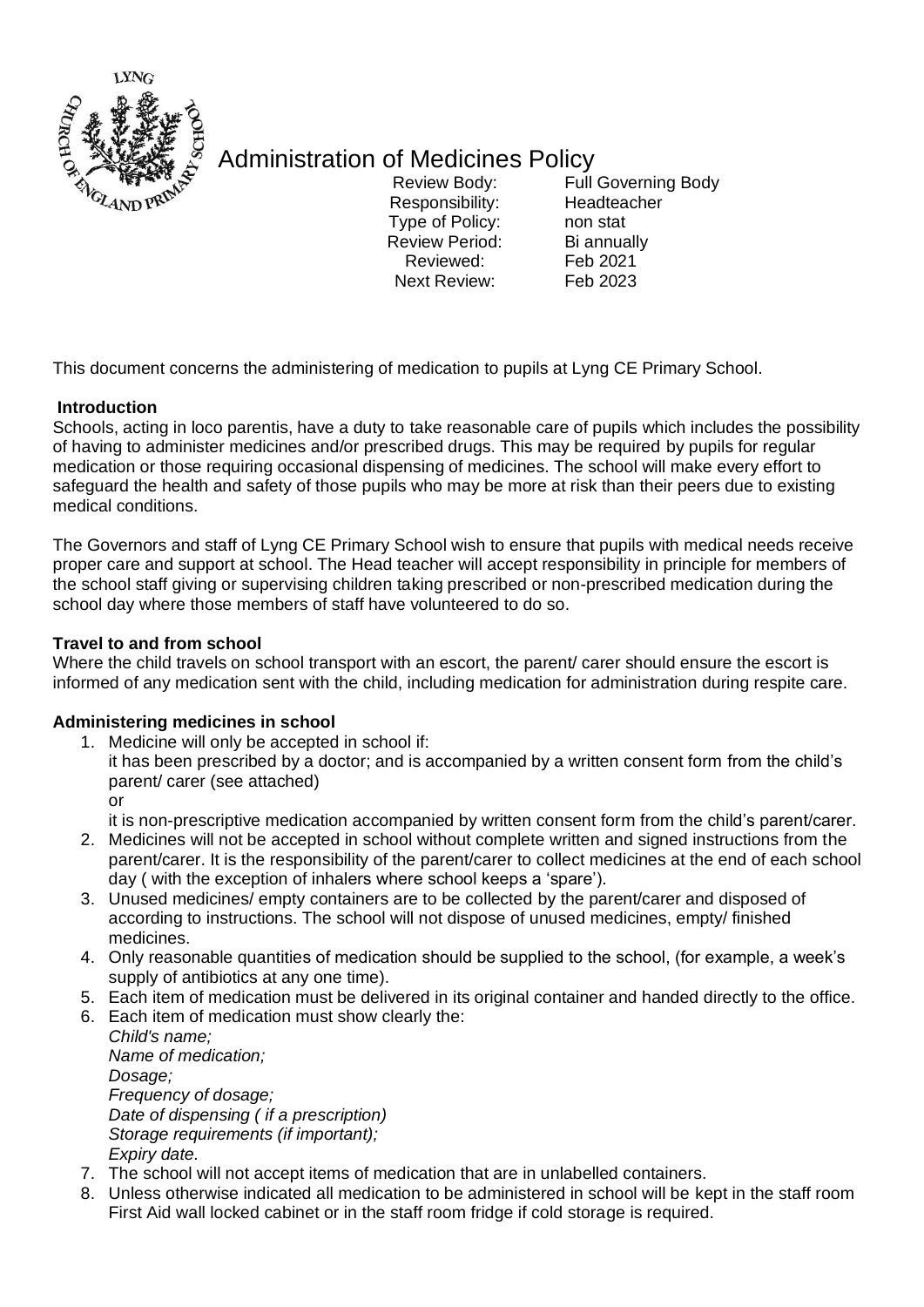- 9. When medication has been administered to the child it will be recorded on the additional sheet supplied with the consent form. This is kept in the office by the school secretary during the administration period, and then filed once completed
- 10. It is the responsibility of parents/guardian to notify the school if there is a change in medication, a change in dosage requirements, or the discontinuation of the child's need for medication.
- 11. The School Secretary is the person to oversee administration of medicines. Members of staff will be asked to volunteer to be involved in the administration of medication. Staff who are willing to dispense medicines to pupils i.e. Teaching Assistants, Class Teacher should be advised of the correct procedure for each by the school secretary with reference to the instructions on the written consent form.
- 12. All medication administered must be witnessed and recorded by a member of staff.

### **Inhalers for Asthma**

- 1. Each class has an Inhaler box where each pupil's inhaler is stored. Inhalers should be individually named, and where a pupil has a spacer as well, these should be additionally named. Where possible, it is requested that parents/carers provide a 'spare' inhaler that can be kept in school.
- 2. Written consent for inhaler use by the child must be provided by the parent/ carer on the appropriate form (see attached ) with written instructions.
- 3. Members of staff should record when an inhaler has been taken by a pupil.
- 4. At break times and during outdoor activities on the school site, the inhaler box is taken outside.
- 5. Pupils in Key Stage 2 are permitted to assume responsibility for keeping their own inhalers with them on school trips. They must tell an adult when they need to take it so that the adult can record it.
- 6. It is the responsibility of the parent/ career to ensure that the inhalers are renewed and that the medication has not exceeded its expiry date.
- 7. All inhalers should be taken home at the end of the school year.

### **Diabetes**

- 1. The school will monitor pupils with Diabetes in accordance with their Care Plan and other written instructions from the parent/carer.
- 2. Pupils with diabetes must not be left unattended if feeling unwell, or sent to the office unaccompanied.
- 3. When required, staff will be given training in order to support pupils.
- 4. Disposal of needles etc. (more relevant for KS2 pupils) Parent/ carers are requested to provide the appropriate equipment in order to ensure safe storage until it can be taken home at the end of the school day. Any equipment used or kept at school will be clearly identified, location described on the care plan notes.
- 5. As part of their care plan ,pupils may need a supply of sugary food to be kept in school. This will be provided by the family, and placed in a named location by the school and included as part of care plan notes.

## **Maintenance Drugs**

- 1. A child may be on daily medication for a medical condition that requires a dose during the school day. It is likely that an IHP will be in place.
- 2. As with all other medicines a form should be completed giving clear instructions to staff at the school.
- 3. A record of all doses administered will be kept.

## **Unusual/ Emergency Medication**

- 1. A Consent form completed by parent/carer is required (see attached)
- 2. An IHP may be in place.
- 3. In the case of unusual prescribed medicines, i.e. use of an Epipen, this will be at the discretion of the Headteacher and Governors. In all cases, proper training will be provided by the School Nursing Team and parents will need to complete a Medication form accepting responsibility.
- 4. In cases of eczema or skin conditions it will be expected that the child will be able to use the cream/lotion on their own.

## **Nut Allergies/Anaphylaxis Procedure**

- 1. The school will monitor pupils in accordance with their IHP and other written instructions from the parent/carer.
- 2. Any medication for the treatment of nut allergies will be kept in the first aid locked cabinet in the staff room
- 3. Each container should be clearly labelled as above.

## **School Trips**

1. The school will make every effort to continue the administration of medication to a child whilst on trips away from the school premises, even if additional arrangements might be required. On residential visits, this may include the parent accompanying or attending the visit to enable the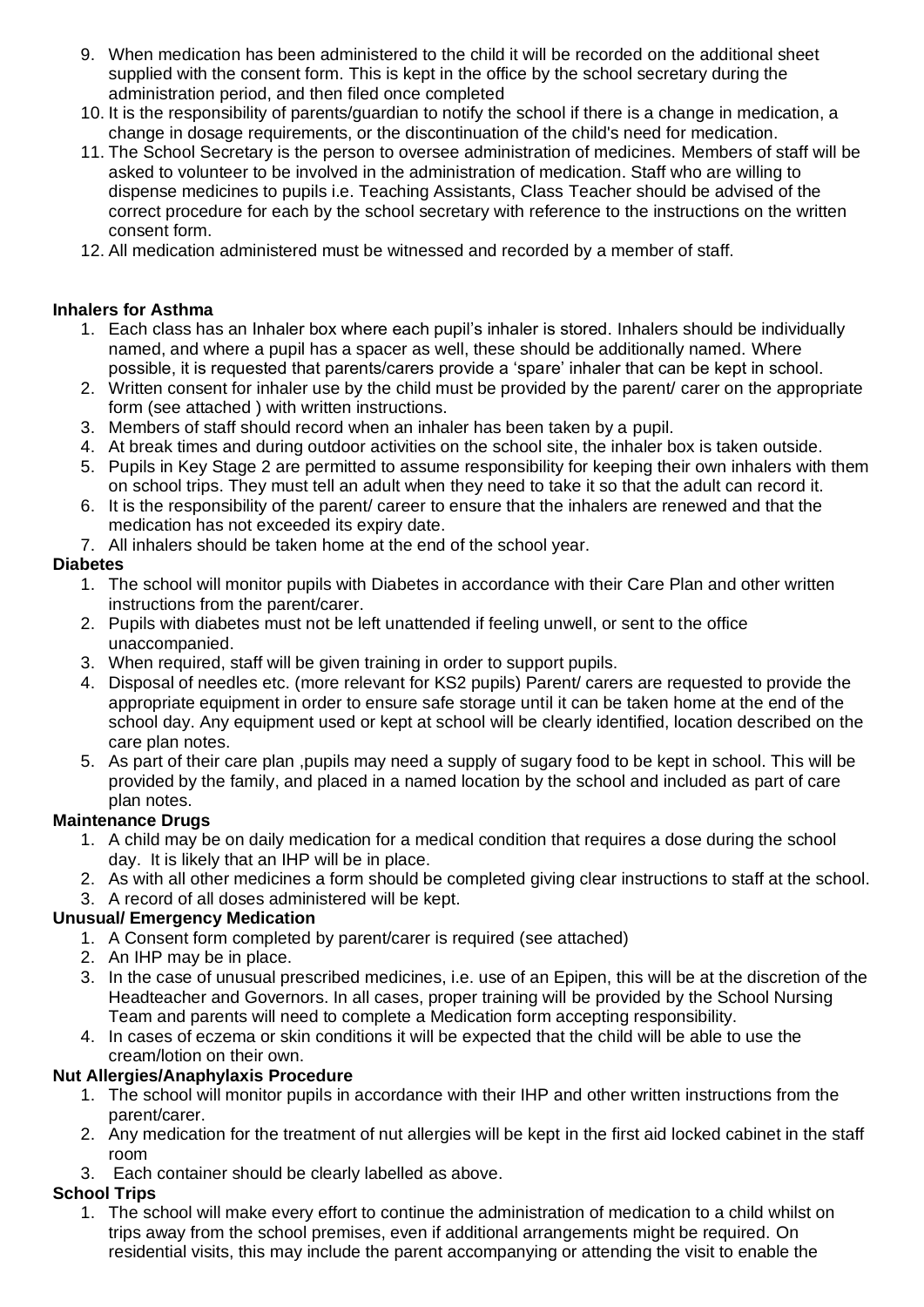administration of medicines. This will be at the discretion of the Headteacher, and dependent on the individual needs of the pupil.

- 2. All pupils should be encouraged to take part in school trips. It may be that the school would need to take additional safety measures for outdoor visits and staff supervising outings must be aware of any medical needs of such pupils and of the relevant emergency procedures. An additional adult may need to accompany visits where a difficult situation might arise.
- 3. It may be necessary to take medication for pupils on a school trip, i.e. Epipen, Inhalers or other emergency medication that is normally kept in school. This medication must be logged in and out of school.
- 4. Copies of an IHP should be taken and kept with the First Aider in case of emergency.
- 5. Emergency medication must be taken on all trips, even where a trained member of staff is not present. In this case medication should be given to the paramedics to administer when necessary.
- 6. A separate risk assessment should be completed by the class teacher.

#### **Use of Sun Cream**

- 1. This is permitted in school when provided by the parent/ carer.
- 2. It should be clearly labelled with the child's name/ class and should not be shared with or loaned to other pupils.
- 3. It should be taken home every day.
- 4. The child will apply it him/herself to face/arms/legs. Staff are not to assist pupils, but inform parent/ carer if the child needs to practise applying it at home.

#### **Emergency Procedures**

- 1. Only those members of staff who have current First Aid qualifications will be required to act in an emergency.
- 2. In the case of emergency, the school will call an ambulance and contact the parents. Staff should never take children to hospital in their own car - it is safer to call an ambulance.
- 3. At least one member of staff should always accompany a child taken to hospital by ambulance and should stay until the parent/carer arrives.

#### **Individual Health Care Plans ( IHP) \*ALSO SEE SUPPORTING PUPILS WITH MEDICAL NEEDS POLICY**

- 1. Some children who have identified medical needs may require regular medication.
- 2. A plan is formulated by health professionals and the family and a copy provided to school.
- 3. Staff receive guidance and/ or training if this is required ( eg for a diabetic child)
- 4. Any pupils with a plan are listed on the inside door of the First Aid cupboard in the staff room
- 5. Individual Plans are located in the school office filing cupboard ( for GDPR reasons)
- 6. Staff are advised of any pupils with plans and are responsible for ensuring they regularly check these.
- 7. Any medication required for an IHP Plan is kept in the First Aid locked cabinet in the staff room, unless it is required to be located with the pupil ( eg Diabetes equipment)

#### **Conclusion**

In all cases, administration of medication and/or treatment to a pupil will be at the discretion of the Headteacher and Governors of the school. However, ultimate responsibility remains with the parent/ carer.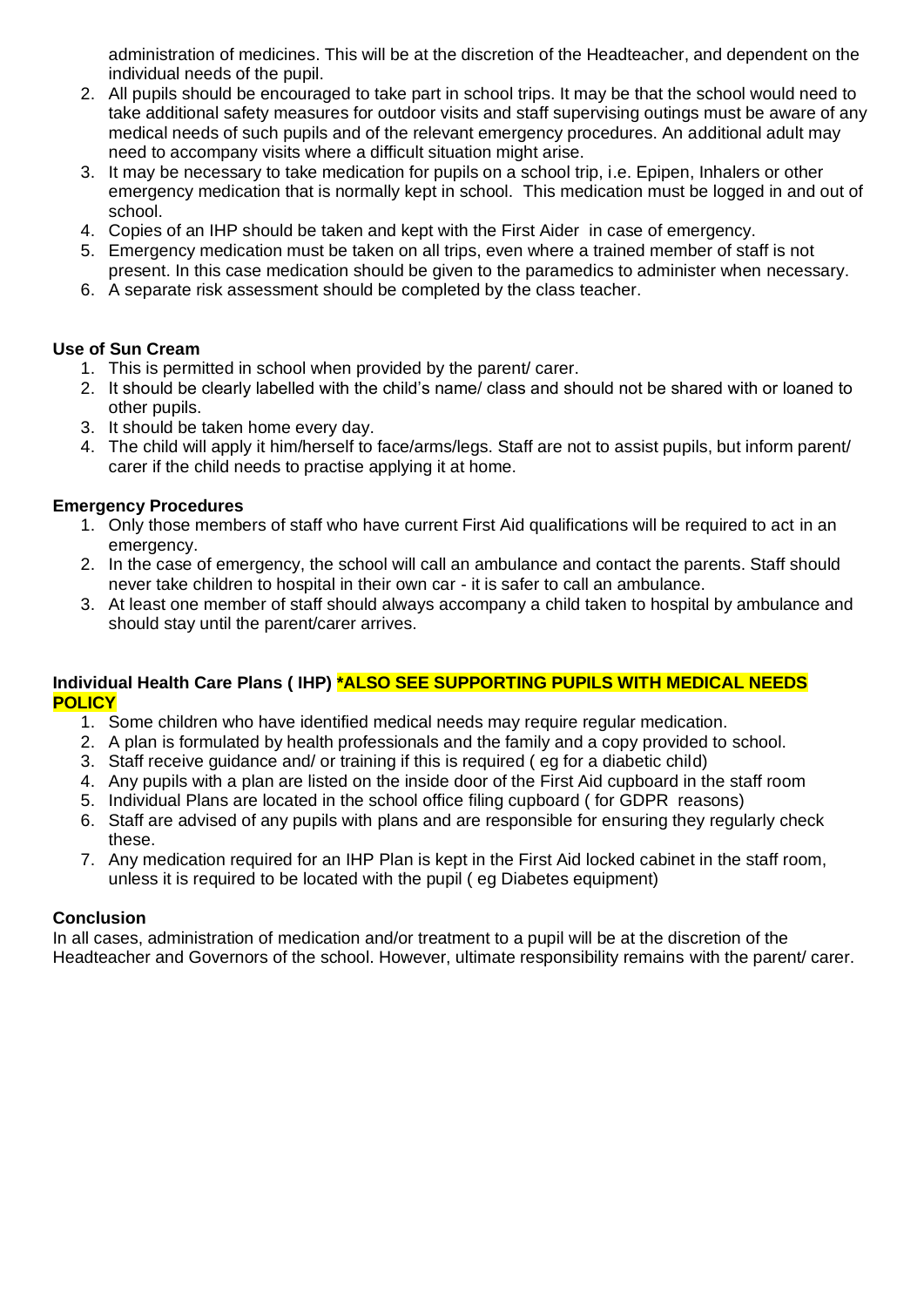The school/setting will not give your child medicine unless you complete and sign this form, and the school or setting has a policy that the staff can administer medicine.

Name of child

Date of birth

Group/class/form

Medical condition or illness

#### **Medicine**

Name/type of medicine *(as described on the container)* Expiry date Dosage and method Timing Special precautions/other instructions Are there any side effects that the school/setting needs to know about? Self-administration  $- y/n$ Procedures to take in an emergency

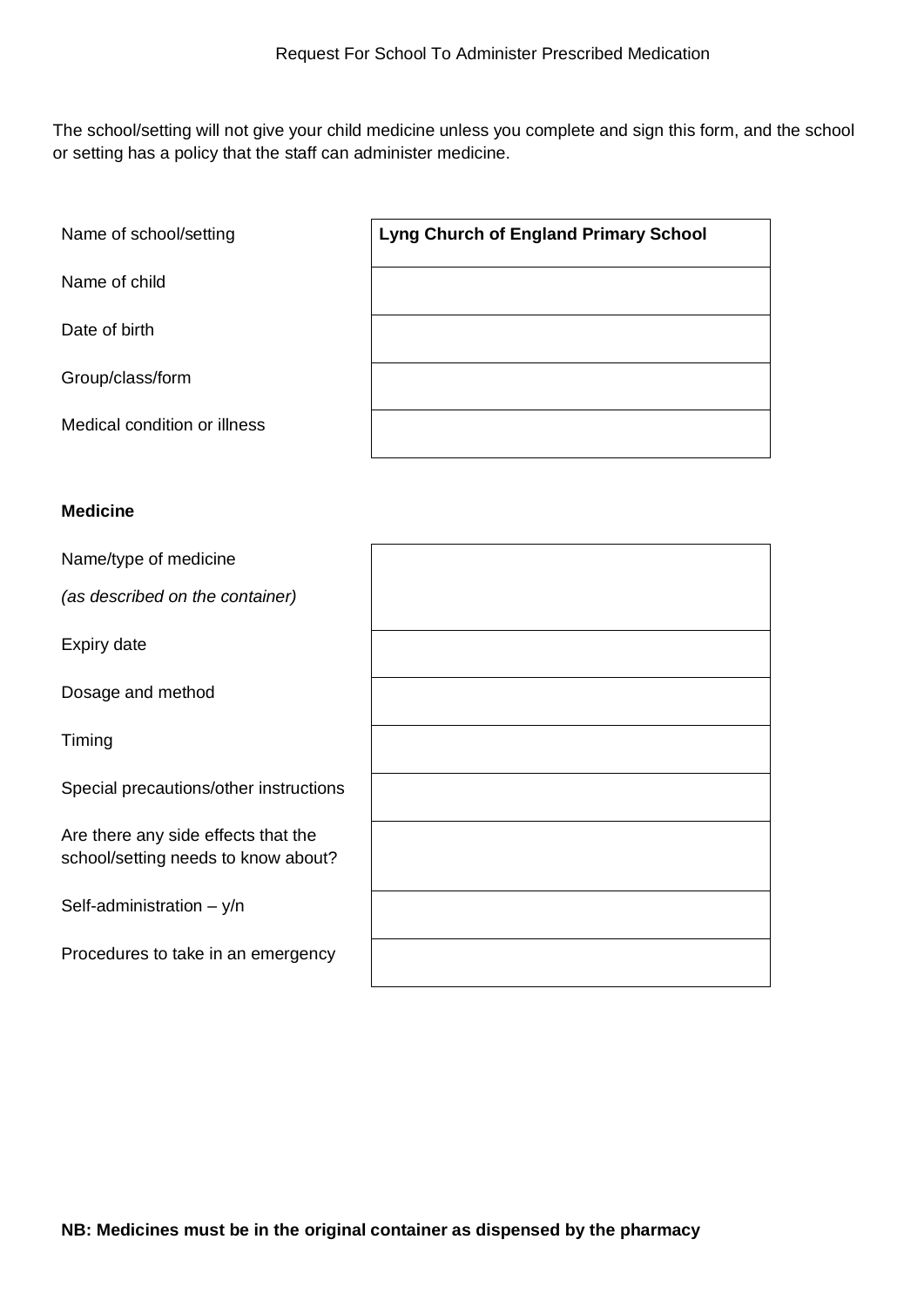## **Contact Details**

| Name                                                           |                 |
|----------------------------------------------------------------|-----------------|
| Daytime telephone no.                                          |                 |
| Relationship to child                                          |                 |
| Address                                                        |                 |
| I understand that I must deliver the<br>medicine personally to | <b>Mrs Rudd</b> |

The above information is, to the best of my knowledge, accurate at the time of writing and I give consent to school/setting staff administering medicine in accordance with the school/setting policy. I will inform the school/setting immediately, in writing, if there is any change in dosage or frequency of the medication or if the medicine is stopped.

Signature(s) Date